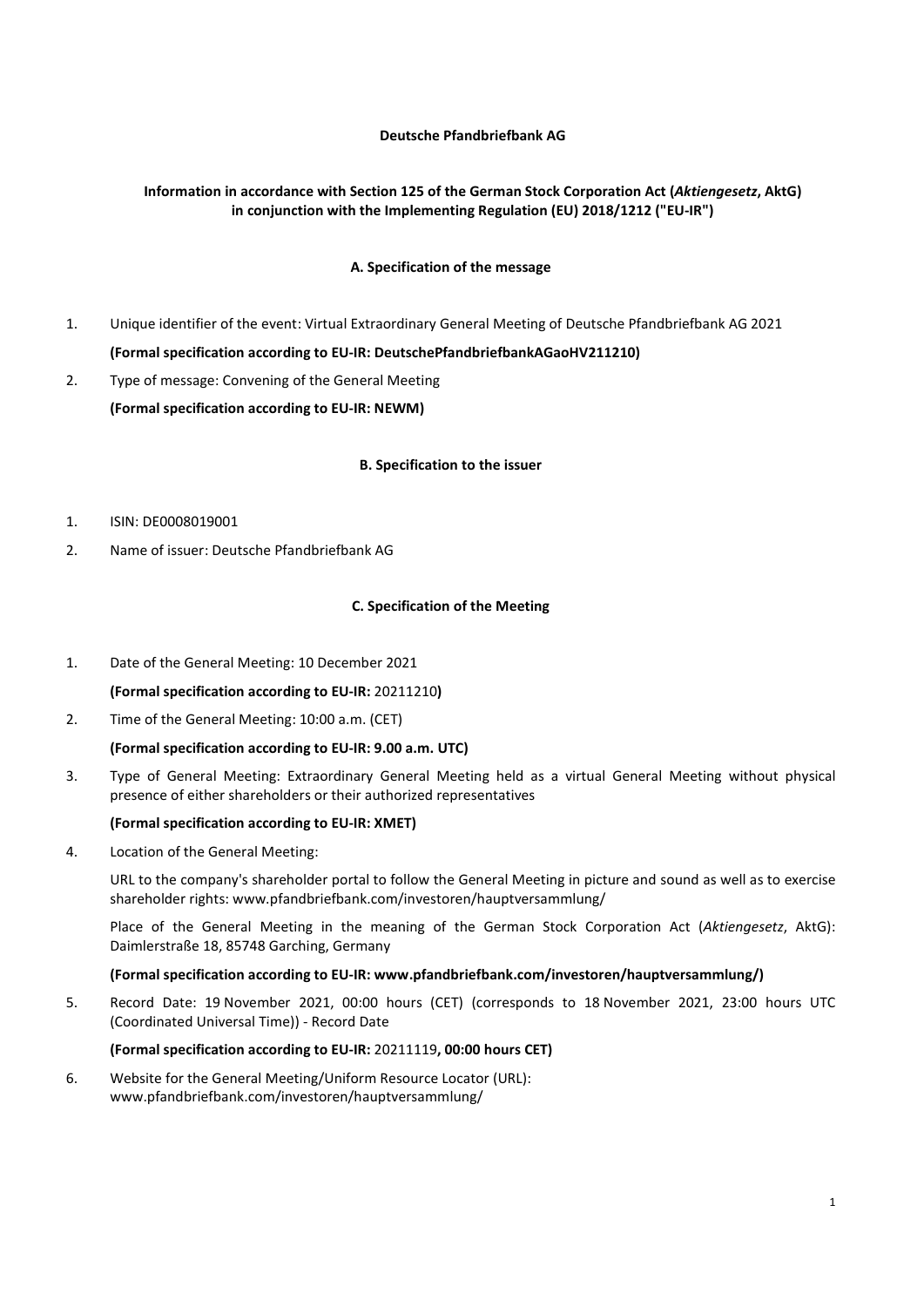## D. Participation in the general meeting

## 1. Method of participation by shareholder

Exercising the right to vote through absentee voting

Exercising the right to vote by granting authority and issuing instructions to the proxies nominated by the Company

Following of the General Meeting via the video and audio broadcast

## (Formal specification according to EU-IR: EV, PX)

## 2. Issuer deadline for the notification of participation

Registration for general meeting until: 3 December 2021, midnight (CET) (time of receipt is decisive)

The exercise of voting rights via absentee voting, the exercise of voting rights by granting authority and issuing instructions to the proxies nominated by the Company as well as the following of the entire General Meeting via the video and audio broadcast require registration in due time. The relevant deadlines for the exercise of the shareholders' rights are shown in D.3.

## (Formal specification according to EU-IR: 20211203; 11:00 p.m. UTC)

### 3. Issuer deadline for voting

 Exercise of voting rights via absentee voting / exercise of voting rights by granting authority and issuing instructions to the proxies nominated by the Company / granting of power of attorney to a third party,

- by postal mail or email: 9 December 2021, 18:00 hours (CET) (time of receipt is decisive),
- electronically via the shareholder portal (www.pfandbriefbank.com/investoren/hauptversammlung/): beyond 9 December 2021, 18:00 hours (CET) until the beginning of voting in the virtual General Meeting.

 Following of the virtual General Meeting via the video and audio broadcast is possible on 10 December 2021 starting at 10:00 a.m. (CET) until the end of the General Meeting.

### E. Agenda

### Agenda - Item 1

- 1. Unique identifier of the agenda item: 1
- 2. Title of the agenda item: Amendment of the resolution on the appropriation of the distributable profit for the 2020 fiscal year for the distribution of a further dividend
- 3. Uniform Resource Locator (URL) of the materials: www.pfandbriefbank.com/investoren/hauptversammlung/
- 4. Vote: Binding vote

### (Formal specification according to EU-IR: BV)

5. Alternative voting options: Vote in favour, Vote against, Abstention

(Formal specification according to EU-IR: VF; VA; AB)